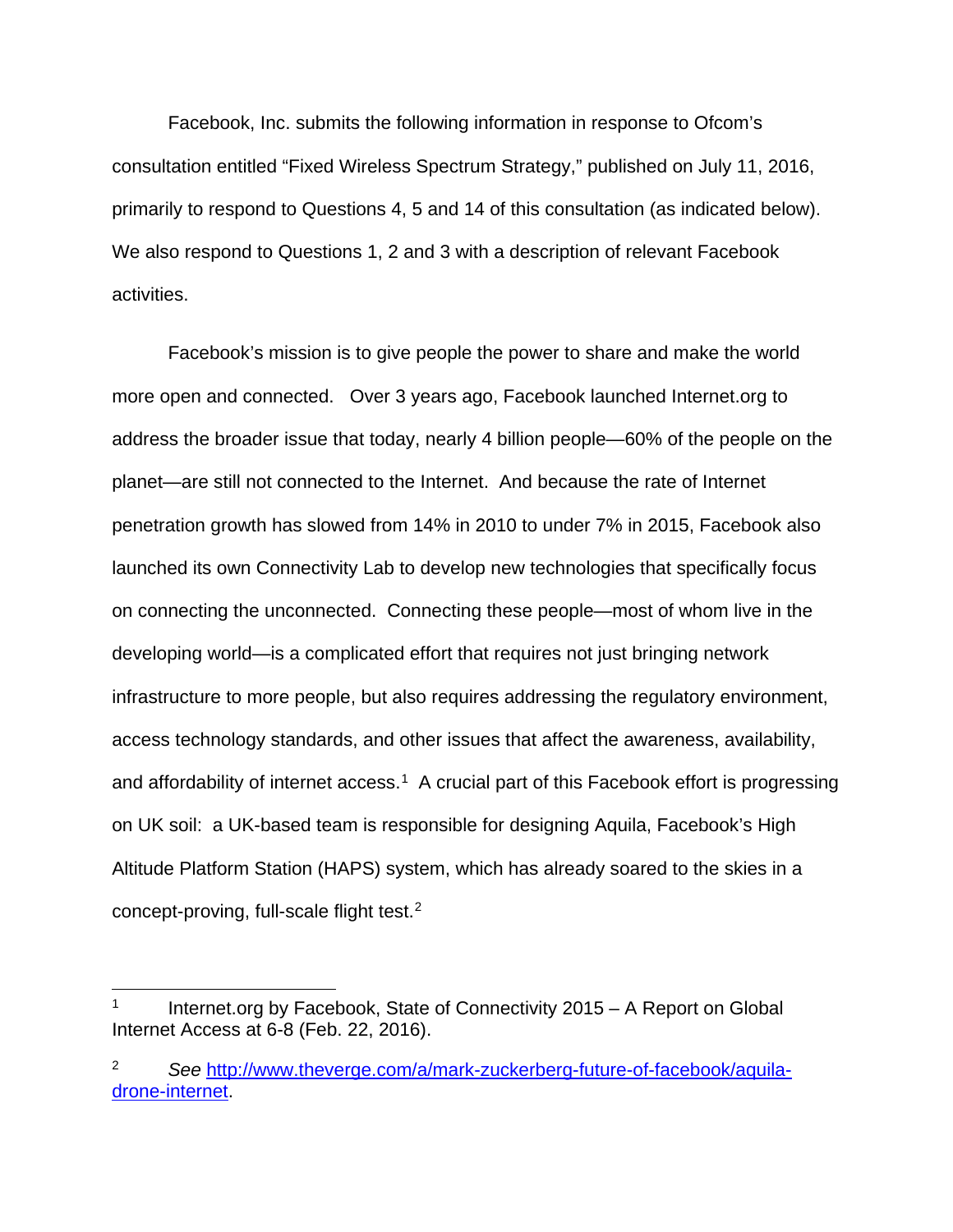Spectrum policy is a key part of the regulatory environment that affects both the affordability and availability of the internet. There is no greenfield spectrum left. Improving connectivity in the United Kingdom and around the world means pursuing spectrum policy that maximizes the utilization of this limited resource and promotes the expansion of both the capacity and coverage of wireless networks. Ofcom is in a position to adopt spectrum policies that meet these objectives in the United Kingdom, while also setting an example for the rest of the world and enabling a technologyfriendly wireless environment from which the UK will benefit as a global technology leader.

As part of its Fixed Wireless Spectrum Strategy, Facebook urges Ofcom to concentrate on the following two areas to maximize the utilization of spectrum and expand the capacity and coverage of networks.

*First*, Ofcom should adopt flexible spectrum policies that maximize use by promoting sharing across a wide variety of users and platforms, particularly new platforms like HAPS (addressed by Question 14 of this consultation). To this end, Facebook supports the use of sharing technologies to allow cooperative spectrum sharing among users.

*Second*, Ofcom should enable access to additional unlicensed spectrum (relevant to Questions 4 and 5 of this consultation). Unlicensed spectrum drives innovation and investment in a range of technologies that can supplement and support mobile networks and expand broadband access at low cost.

2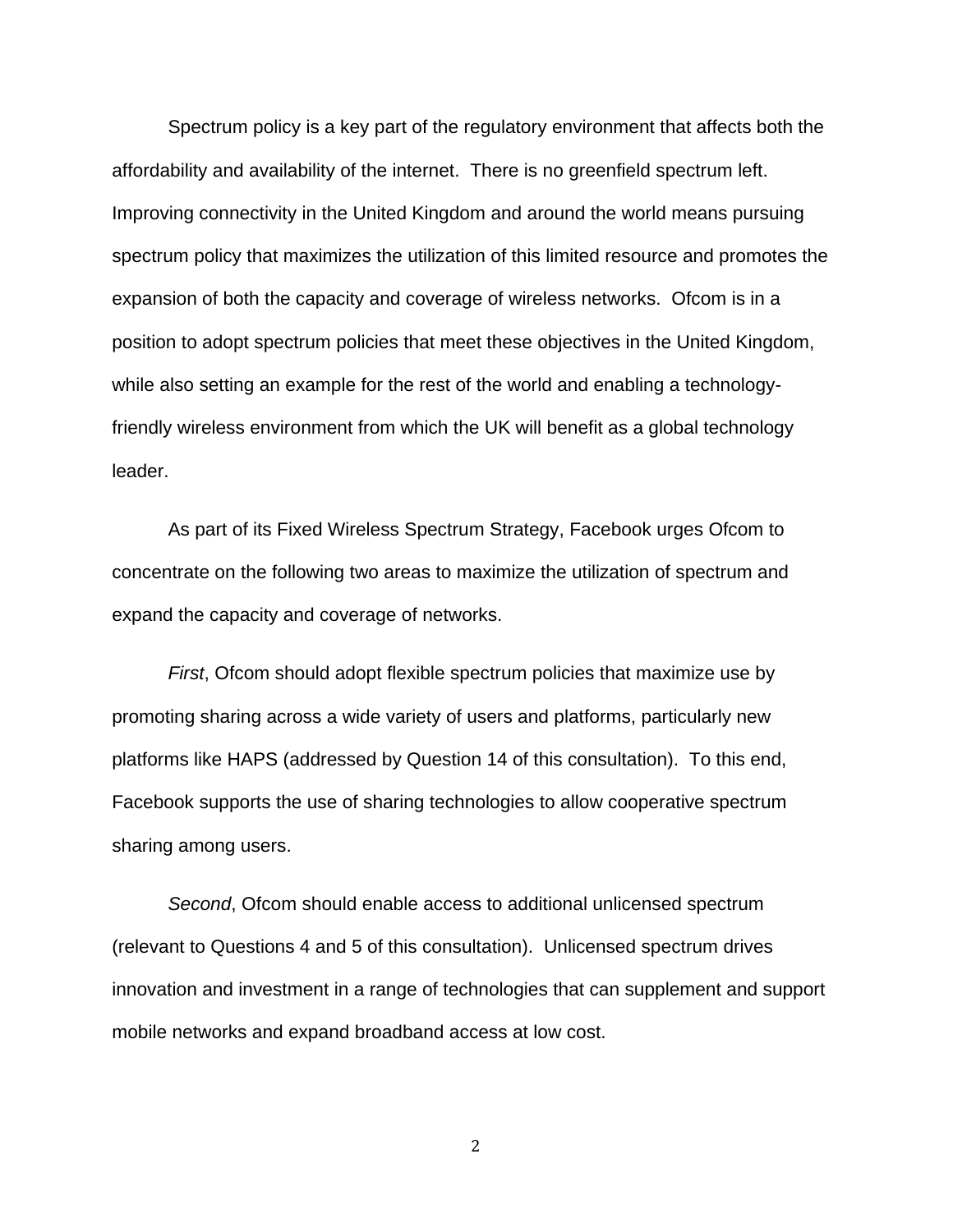## **1. Ofcom's Fixed Wireless Spectrum Strategy should promote sharing among users and platforms, particularly new platforms like HAPS.**

Connecting the unconnected around the world and improving rural connectivity in developed countries will require a wide variety of technical solutions. In some places, such as dense urban areas, terrestrial systems are efficient both for end users and for backhaul links. But in remote, sparsely-populated areas, where there are significant gaps in infrastructure, and the economic barriers to installing terrestrial infrastructure are considerably higher, satellite delivery is likely to be appropriate. And in mediumdensity suburban and rural areas, where broadband infrastructure must be deployed over a wide area to be cost-effective, broadband connectivity delivered from high altitude solar planes can provide an efficient component of the solution.

As part of its project Aquila, a UK-based Facebook design team is designing a remotely-piloted high-altitude solar-powered aircraft that will maintain nominally fixed station keeping at altitudes above 20 km in the stratosphere to maintain coverage of a given service area on the ground for 3-12 months at a time. Aquila aircraft are being designed to cover a 100-kilometer diameter area generating data capacity in excess of 10 Gbps. Each aircraft would be connected to other aircrafts through laser links and connected to ground stations through broadband wireless links. Although Aquila has the wingspan of an airliner, it is designed to consume at its peak only 5,000 watts (the equivalent of three hair dryers) allowing it to stay airborne for long periods of time. Facebook is designing and testing these aerial platforms to provide backhaul links from fiber points of presence to service aggregation points such as cell towers or WiFi access points, enabling both licensed (e.g., LTE) and unlicensed (e.g., WiFi) services to

3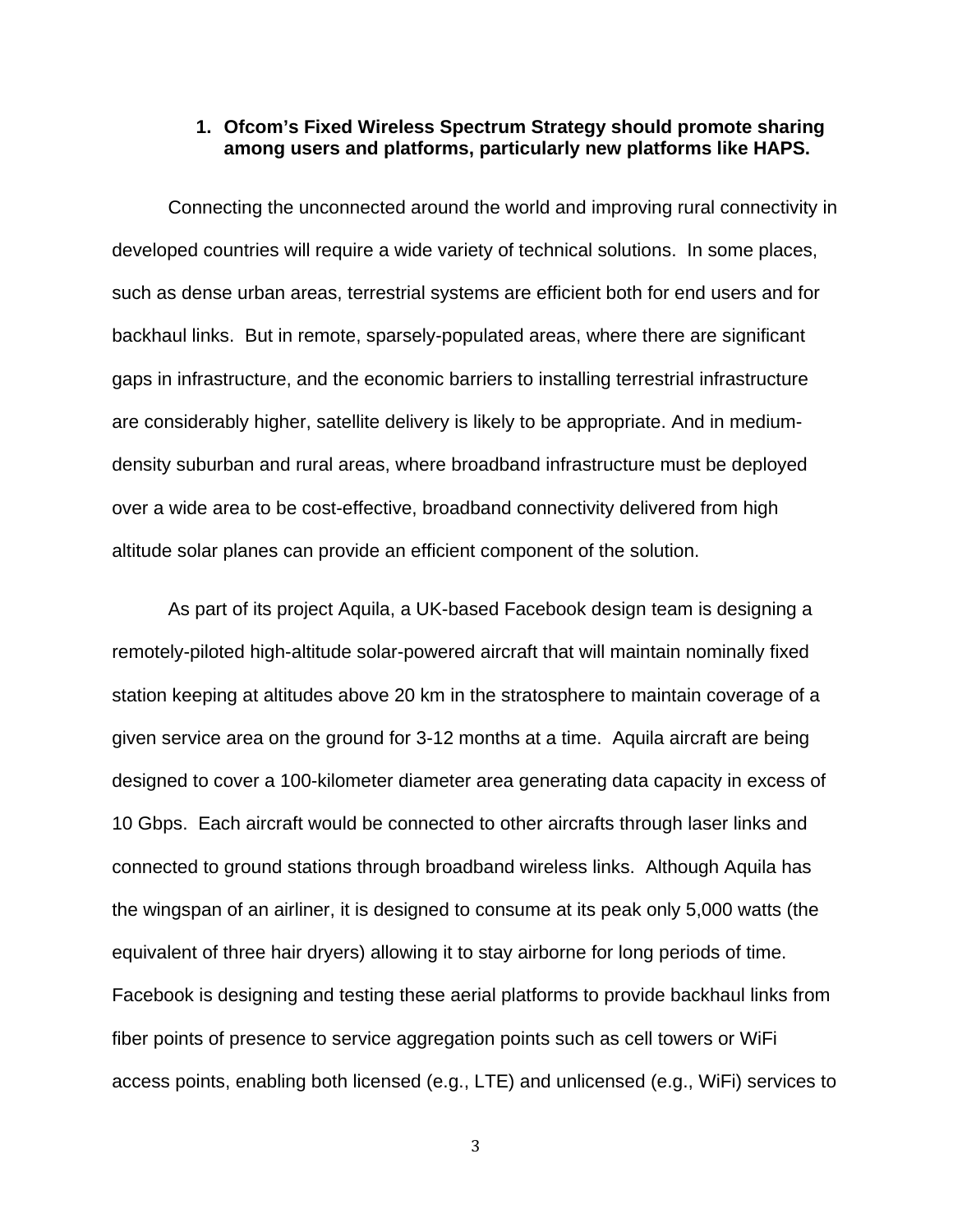the end user. Earlier this summer, Facebook achieved a new milestone in project Aquila with a successful first test flight of a full-scale aircraft. There is much more testing and technology development left to be done to make Aquila a reality, but these initial full-scale test results have been promising.

Facebook first broached HAPS in comments it filed with Ofcom in August 2015. There, Facebook expressed its views in favor of more spectrum for HAPS.<sup>[3](#page-3-0)</sup> Facebook's HAPS platform will require at least 2 GHz of radio spectrum to achieve necessary target throughput goals. More recently, the mission of attaining that necessary additional spectrum came closer to fulfillment. As noted in the Fixed Wireless Spectrum Strategy Consultation,[4](#page-3-1) the International Telecommunication Union agreed at the 2015 World Radiocommunication Conference (WRC-15) to consider the need for additional spectrum identifications for use by HAPS during WRC-19. Specifically, WRC-15 recognized HAPS are one possible means for providing fixed broadband connectivity that would enable wireless broadband deployment in underserved and unserved communities worldwide; and that HAPS can provide broadband connectivity with minimal ground network infrastructure. WRC-15 also invited the ITU-R to study appropriate modifications to the existing restrictions on HAPS. It also identified additional spectrum for study, including sharing and compatibility studies to ensure the protection of existing services. The preparatory work for WRC-19 has begun, with

<span id="page-3-0"></span><sup>3</sup> [http://stakeholders.ofcom.org.uk/binaries/consultations/space-science](http://stakeholders.ofcom.org.uk/binaries/consultations/space-science-cfi/responses/Facebook.pdf)[cfi/responses/Facebook.pdf.](http://stakeholders.ofcom.org.uk/binaries/consultations/space-science-cfi/responses/Facebook.pdf)

<span id="page-3-1"></span><sup>4</sup> Ofcom Fixed Wireless Spectrum Strategy Consultation, Article 2.36.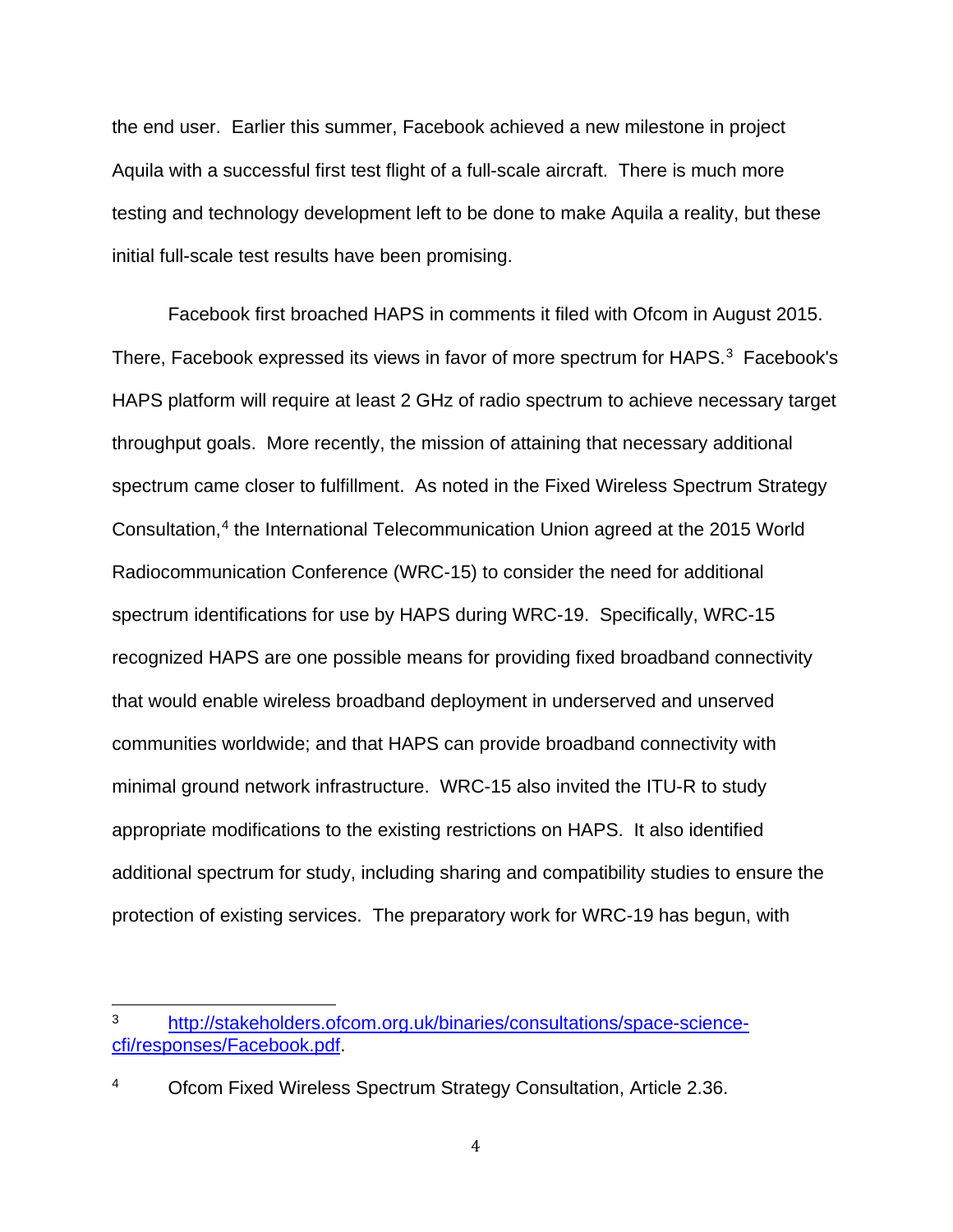studies regarding the spectrum requirements of HAPS systems underway. Facebook respectfully requests UK support for these efforts.

The bands identified by WRC-15 for study as a home for HAPS include the 38- 39.5 GHz band. As Ofcom notes, the 38 GHz band has also been identified for 5G mobile services.[5](#page-4-0) These two objectives are *not* mutually exclusive. In fact, this is why Facebook believes that it is critical that Ofcom pursue spectrum policy that is flexible and promotes sharing among a variety of users and platforms, including between mobile and HAPS, especially in light of the fact that backhaul links from HAPS will play a vital role in terrestrial IMT deployment. Facebook's aim of increasing global connectivity is platform-agnostic. In fact, Facebook believes that connecting the unconnected and underserved will require a multi-platform approach that relies on satellite, mobile, and new technologies like HAPS to bring connectivity solutions to different areas facing unique challenges. And further, mobile connectivity is a key onramp to the internet. Around the world, growth in mobile broadband subscriptions far outpaces growth in fixed broadband subscriptions particularly in developing nations.<sup>[6](#page-4-1)</sup>

<span id="page-4-0"></span><sup>5</sup> *Id.* WRC-15 also identified the bands at 21.4-223 GHz and 24.25-27.5 GHz for HAPS for study in Region 2. These bands require co-existence with FSS, IMT, and Earth observation satellites, making sharing an important consideration for HAPS in these bands as well. Although the bands were only identified for study in Region 2, Facebook encourages other countries and Regions to follow these studies and support an identification for their country or region if they see value for themselves in HAPS delivering broadband connectivity through those bands.

<span id="page-4-1"></span> $6$  International Telecommunication Union, ICT Facts and Figures (May 2015), available at http://www.itu.int/en/ITU-D/Statistics/Pages/facts/default.aspx.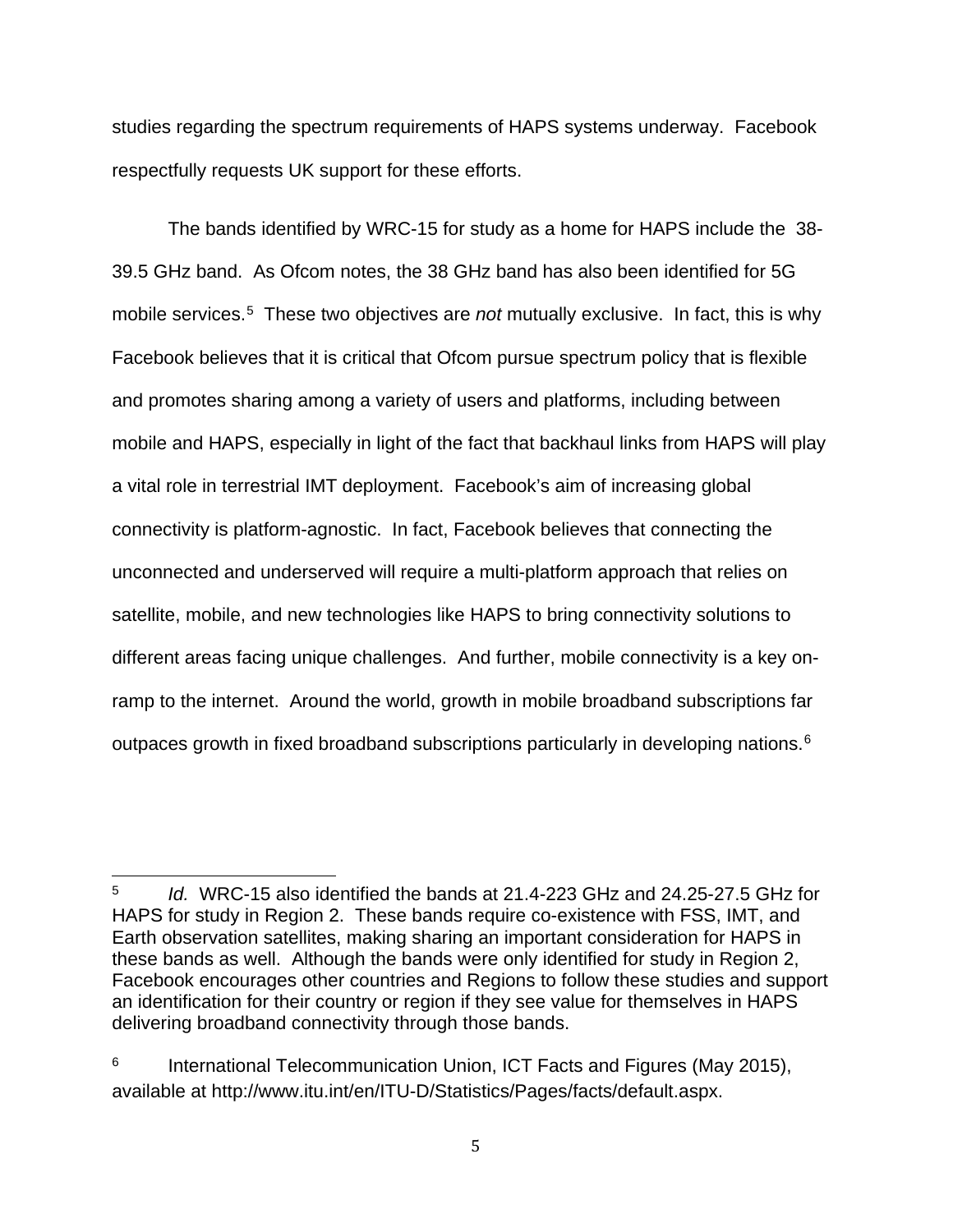As Cisco projects global mobile data traffic to increase tenfold by 2019,<sup>[7](#page-5-0)</sup> it makes sense for the ITU to be considering additional mobile allocations which may be suitable for adding capacity to mobile networks through small cells and other innovations.

Although Facebook's connectivity efforts have been focused on the developing world, Facebook believes that HAPS could play a role in delivery of broadband Internet access to underserved areas of the UK. Facebook is working to develop the technology so that service providers can ultimately adopt the technology and deploy it anywhere there is demand. The UK government has faced some significant issues in finding providers to cost-effectively deliver the services required to meet its rural broadband targets.  $8$  As Facebook has noted in the past, it would welcome the opportunity to work with Broadband Delivery UK at the Department of Culture, Media and Sport, Ofcom and others to be part of the solution. Facebook has already engaged in preliminary discussions with UK operators interested in exploring HAPS as a potential solution to reaching unserved and underserved areas in the UK.

To facilitate the potential use of HAPS in the UK, Ofcom's policies should be flexible and accommodate sharing across all platforms. Facebook believes that the HAPS authorization regime should be as inclusive and encouraging of sharing as

<span id="page-5-0"></span><sup>&</sup>lt;sup>7</sup> Cisco Visual Networking Index: Global Mobile Data Traffic Forecast Update 2014-2019 White Paper, available at

http://www.cisco.com/c/en/us/solutions/collateral/serviceprovider/visual-networkingindex-vni/white\_paper\_c11-520862.html.

<span id="page-5-1"></span><sup>8</sup> *See* UK Next Generation Network Infrastructure Deployment Plan (March 2015), *available at*

[https://www.gov.uk/government/uploads/system/uploads/attachment\\_data/file/418567/U](https://www.gov.uk/government/uploads/system/uploads/attachment_data/file/418567/UK_Next_Generation_Network_Infrastructure_Deployment_Plan_March_15.pdf) [K\\_Next\\_Generation\\_Network\\_Infrastructure\\_Deployment\\_Plan\\_March\\_15.pdf.](https://www.gov.uk/government/uploads/system/uploads/attachment_data/file/418567/UK_Next_Generation_Network_Infrastructure_Deployment_Plan_March_15.pdf)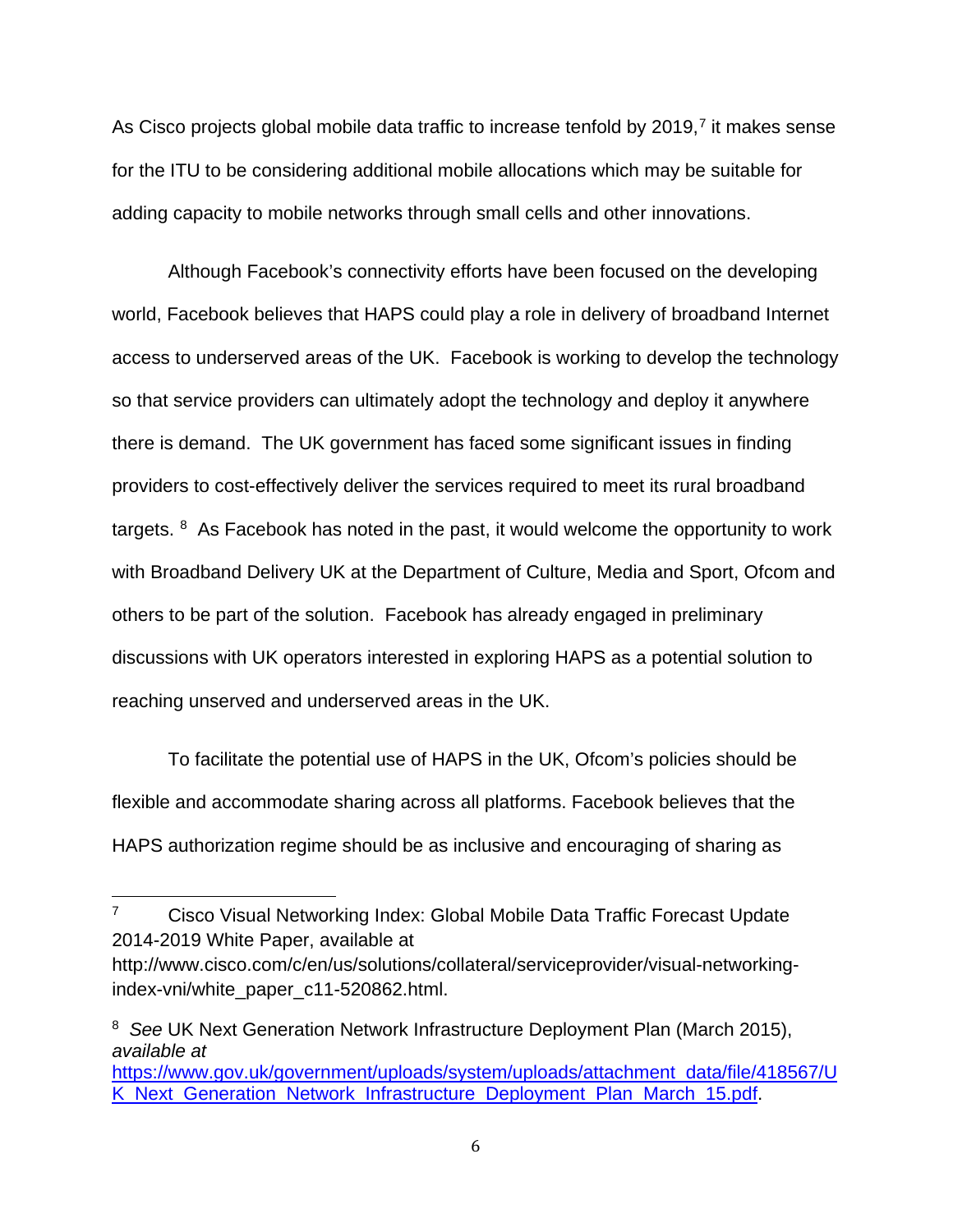possible. And, at least for backhaul links – Facebook's primary use case, Ofcom should consider an unlicensed or light licensing regime, allowing for coordination among HAPS operators while protecting existing services. Facebook believes that an unlicensed, self-coordination approach will work with the incentives of IMT operators seeking to use HAPS for backhaul, without adding the cost of a licensed regime to HAPS deployment.

As a general matter, Facebook supports spectrum policies that maximize the use of scarce spectrum resources through sharing in all bands, not just HAPS bands. One way to facilitate sharing is through the use of dynamic sharing technologies. Spectrum sensing technologies, spectrum access systems, and related technologies can allow for greater use of spectrum by multiple types of users. Facebook believes that sharing technologies could help balance the needs of mobile network operators seeking to invest in wide-area network infrastructure as well as the needs of other platforms, all while keeping these bands open to the innovation that is yet to come. Sharing technologies can be implemented in spectrum bands with licensed users by establishing a tiered framework that would allow prioritized sharing between licensees and general access users. Such a framework mitigates the risk of licensed spectrum being left to lie fallow. Around the world, licensed spectrum resources are often significantly underutilized in lower population density areas. Yet this spectrum remains unavailable to others due to delayed buildout and weak license buildout requirements. If unused spectrum were instead open for unlicensed use through sharing technologies, this would go a long way towards solving the problem. Furthermore, under a tiered sharing structure buildout obligations could be much more relaxed and flexible without negative

7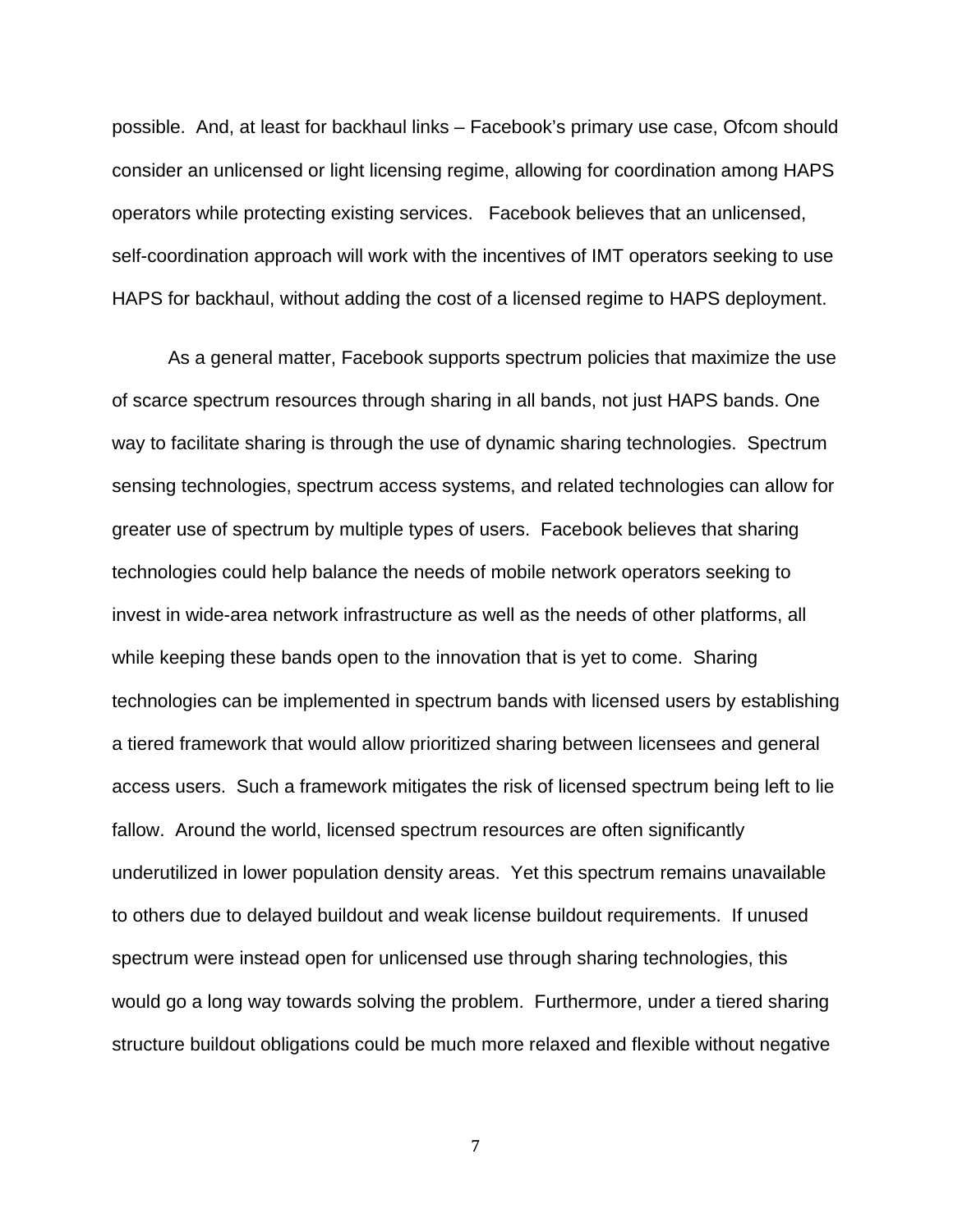consequences. This framework also creates a hospitable environment for new technologies, benefitting the UK in its role as a global technology leader.

## **2. Ofcom should designate more unlicensed spectrum.**

Ofcom's Fixed Wireless Spectrum Strategy should support a balance between licensed and unlicensed spectrum to fuel innovation and connectivity around the world. As Ofcom considers opening up additional spectrum for WiFi in the 5 GHz band,<sup>[9](#page-7-0)</sup> it should also consider identifying additional unlicensed spectrum in the higher frequency millimeter wave bands. In 2015, more than half of global mobile data traffic was offloaded to fixed networks through WiFi or femtocell.<sup>[10](#page-7-1)</sup> And in the millimeter wave bands, unlicensed spectrum in many countries has created an environment for innovation that has led to new developments in both access and backhaul technologies that can add tremendous capacity to broadband networks at low cost, and can benefit immensely the UK technology sector. For example, in the 60 GHz band (57-64 GHz), new services have developed ranging from outdoor wireless links that extend the reach of fiber networks to personal networking technologies based on the WiGig standards 802.11ad and 802.11ay that deliver multi-Gigabit speeds between devices. And more is yet to come. The huge demand for network capacity is driving investment in 60 GHz unlicensed technologies for wireless backhaul and other uses, particularly as the

<span id="page-7-0"></span><sup>9</sup> [http://stakeholders.ofcom.org.uk/binaries/consultations/5-GHz-Wi-](http://stakeholders.ofcom.org.uk/binaries/consultations/5-GHz-Wi-Fi/summary/improving-spectrum-access-consumers-5GHz.pdf)[Fi/summary/improving-spectrum-access-consumers-5GHz.pdf.](http://stakeholders.ofcom.org.uk/binaries/consultations/5-GHz-Wi-Fi/summary/improving-spectrum-access-consumers-5GHz.pdf)

<span id="page-7-1"></span><sup>&</sup>lt;sup>10</sup> Cisco Visual Networking Index: Global Mobile Data Traffic Forecast Update 2014-2019 White Paper, available at

http://www.cisco.com/c/en/us/solutions/collateral/serviceprovider/visual-networkingindex-vni/white\_paper\_c11-520862.html.